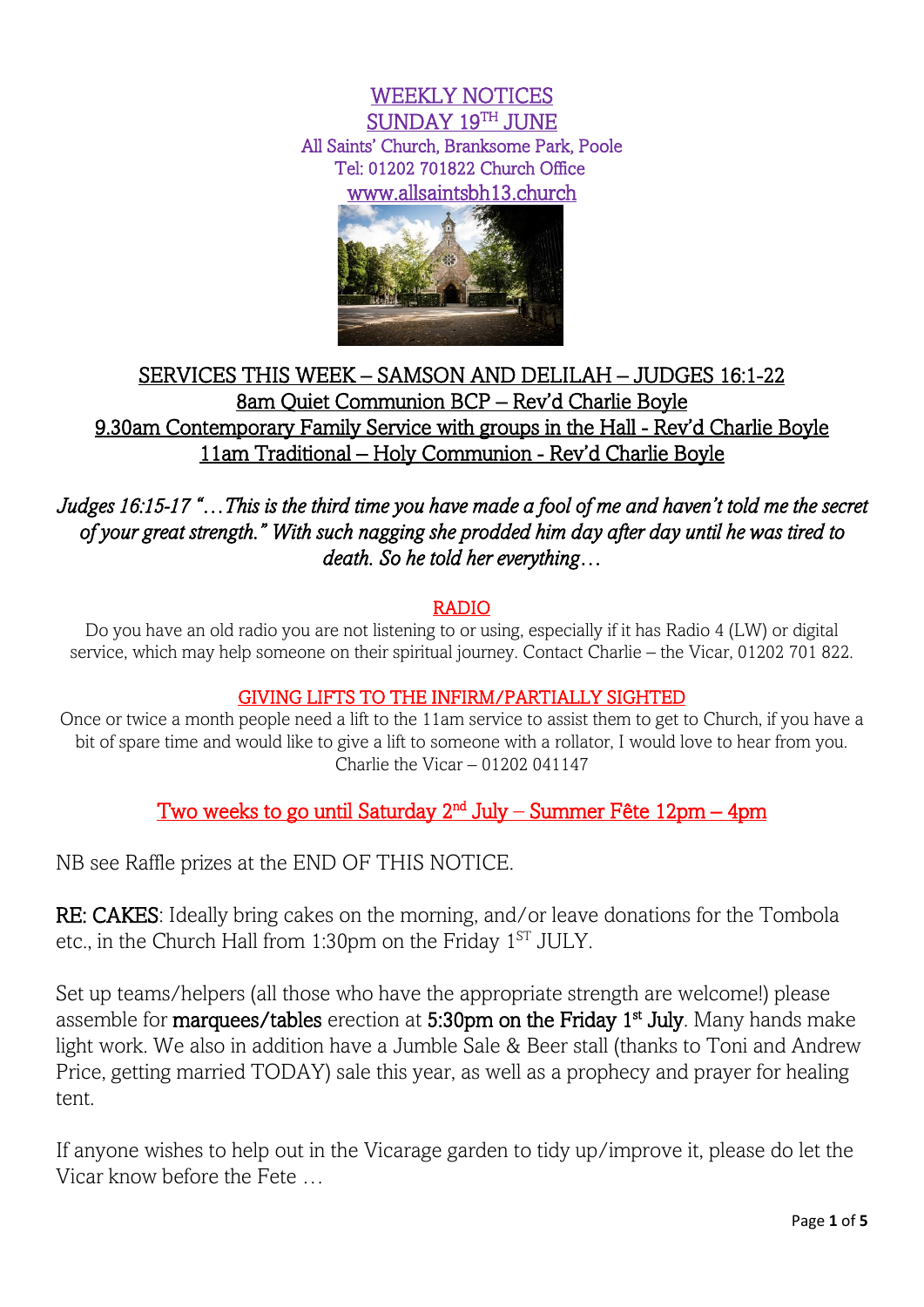# UPCOMING DATES FOR YOUR DIARY

Sunday 26<sup>th</sup> June – Peter Jackson's garden will be open again 24A Western Avenue under the National Garden Scheme 2 -5.30pm Admission £5 (children free) – all proceeds to charity, principally MacMillan Cancer Support and Marie Curie. Delicious home-made teas available. Outstanding in June is the rose garden with a wide variety of climbers, floribunda and hybrid tea roses.



"*This secluded and magical 1-acre garden captures the spirit of warmer climes and begs for repeated visits*" (Gardening Which)

*"It is a great All Saints annual event, let us gather and support Peter's passion and generosity" (Charlie)*

# FAITH AND FELLOWSHIP

Wednesday 29<sup>th</sup> June coffee/tea and spiritual chit chat at 12 Western Avenue from 10.30am – 12pm with Kate and Jonti Edwards (the Barister) – please come, all welcome!

Pet Service is on the 3<sup>rd</sup> July at 9:30am on the Lower lawn outside, weather permitting.

## \*\*CHURCH SUMMER FÊTE\*\*

Our Summer Fête will be held on Saturday 2<sup>nd</sup> July 12pm - 4pm We would like volunteers to help to run stalls, set up, pack away and all the usual tasks



involved in running this exciting event.

We would ask please for donations for the Tombola. There is a crate in the lobby for donations. This will be emptied regularly.



We could also do with more water and/or wine bottles (full or empty) Please do not leave other items in the Vestry,

we are only collecting items suitable for the Fête.

We will also be asking for donations of stall items such as good quality books, and bottles of wine, full or empty! Screw-top only please.

In the meantime, if you would like to put your name down to volunteer in any capacity at all please email the office [allsaintsbh13@gmail.com](mailto:allsaintsbh13@gmail.com) or call 01202 701822.

**Thank you** to all who Fête Planning Meeting on Sunday 12<sup>th</sup> June and to all who offered to bake cakes, put up marquees, help with Pimms, the Bar BQ, etc and get involved. Charlie – The Vicar.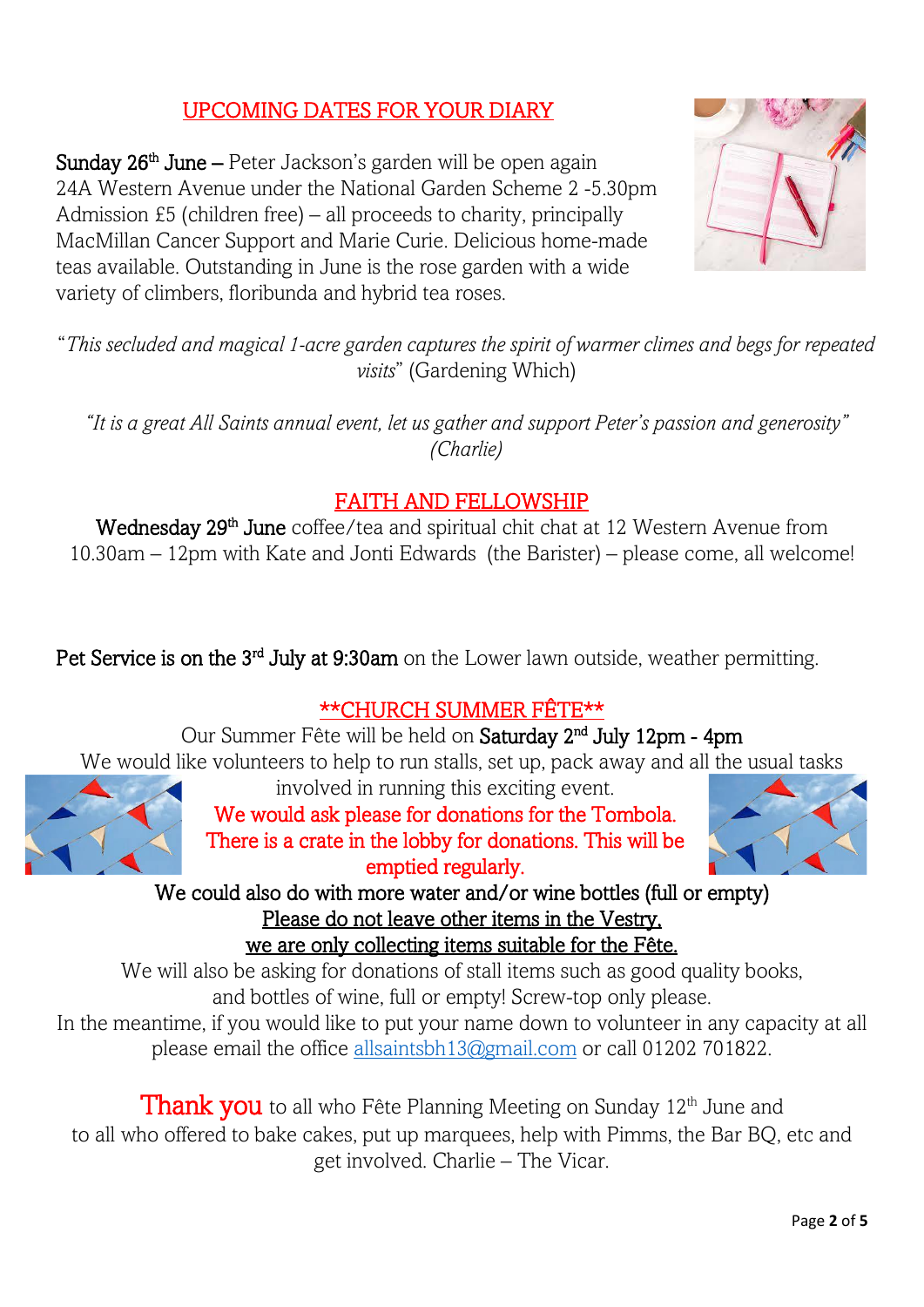This year we are offering free entry and free popcorn … This is a great event to invite, friends, family and neighbours to our Church and fellowship.

**Sunday 17<sup>th</sup> July** – Barn Dance with The Black Sheep Band 3pm - 6pm For more details, contact Anne Burton / Emma Blaney



KNIT AND NATTER Knit and Natter is held in the Church Hall on Fridays between 2.30pm and 4.30pm. All are welcome!

## Coastal Learning Partnership (CLP) – Trustees required

The local schools of Bournemouth, Poole and Dorset, are in need of two new trustee/nonexecutive directors. Note if employed by the CLP you can't apply.

Trustee 1: Education and/or Safeguarding & welfare

Trustee 2: Estates and/or Health & Safety and Compliance and/or financial and resource management.

Contact [sue.bennett@coastalpartnership.co.uk](mailto:sue.bennett@coastalpartnership.co.uk) by 4<sup>th</sup> July.

Time commitment: 6-10 hours per month.

## **HOW CAN YOU HELP AT ALL SAINTS'?**

#### **READERS WANTED**

Thank you to all who have volunteered to read at 11am Services on a rota basis - more readers are required so if you can assist please contact Lynne Patrick, or the Vicar if you are interested

#### **COFFEE/TEA HELPERS WANTED**

As part of our welcome to all, we provide coffee, tea, biscuits and juice at 10:30am, in between the 9.30am or 11am services. If you would like, to be part of the team to assist please get in touch with Romy Shepherd or the Church office to find out more, or someone helping at present.

## ELECTORAL ROLL OFFICER

We are pleased to say Tom Tobin (former Parish Safeguarding Representative and current DBS verifer) has agreed to be Electoral Roll officer.

#### NEW PCC SECRETARY

We are very grateful to John Crowe who has very kindly offered to take over the role of PCC Secretary.

## CHURCH OFFICE ADMINISTRATOR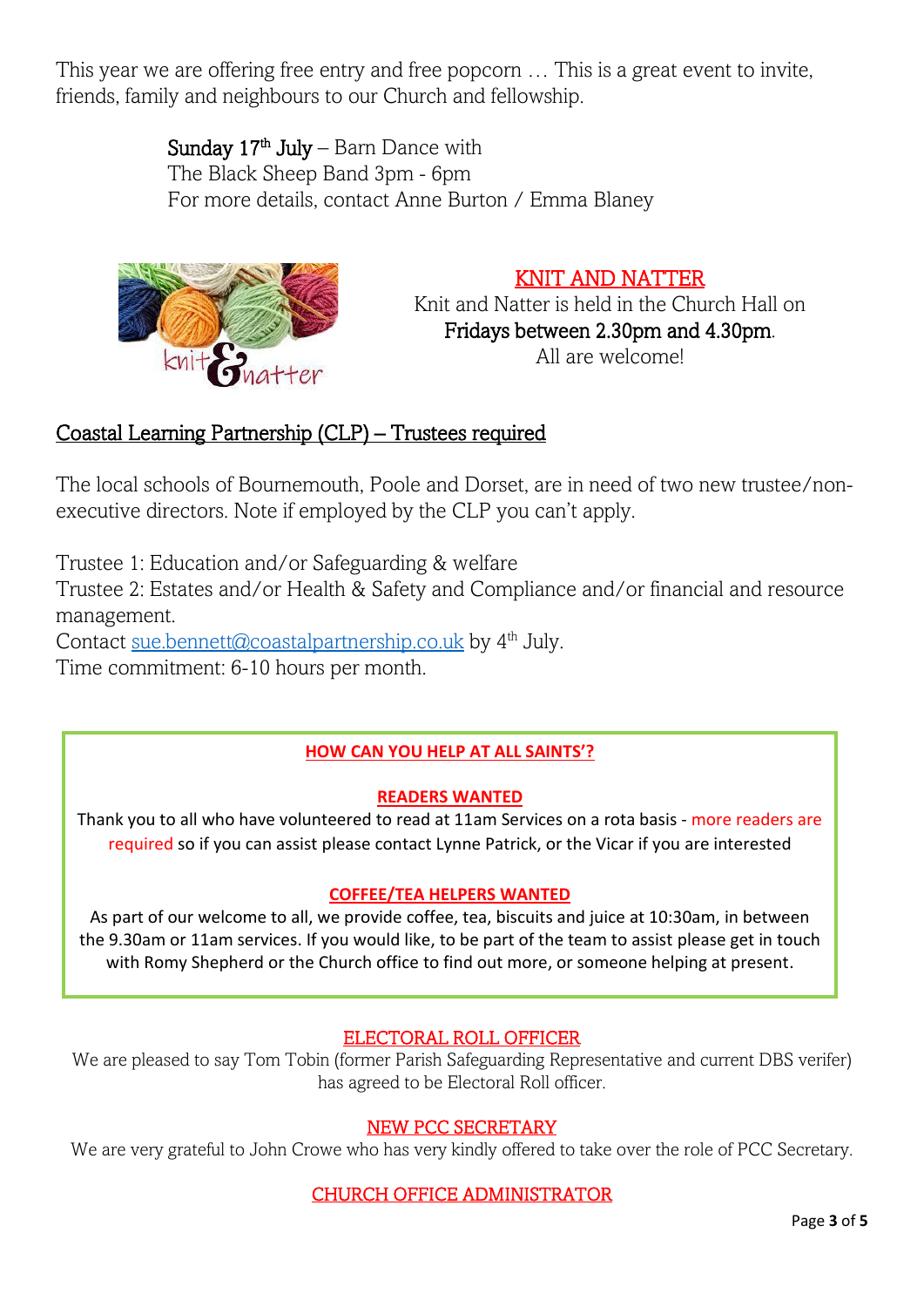If you or anyone you know is interested in taking on this role (paying £13 per hour, minimum 25 hours per week) then please speak to the Vicar, Rev'd Charlie Boyle on 01202 041147.

**Gillette** 



#### ECO CHURCH COLLECTIONS FOR JUNE

Any brand of disposable razor or razor blade head. We will send these off to Gillette for recycling. If you would like to do this yourselves you can order an envelope from Gillette by going on their website.

## POOLE FOOD BANK – RUN BY FAITHWORKS WESSEX

Our PFB (Poole Food Bank) collection box is in the Church lobby, but when we are closed, there is always the food bank at Tesco Branksome, where you can pick up a couple of extra items with your shopping and pop them in the box as you leave. As well as the usual donations for food items such as UHT milk, tinned fish, cereal, pasta, rice, tinned vegetables, biscuits, tea and coffee, Faithworks Wessex who run the Food Bank are asking for financial donations which can easily be done by setting up a standing order or



direct debit. Please go to the Faithworks Wessex website for details of how you can help.

#### WEEKDAY PRAYERS

Weekday Prayer Meetings are held in Church on Wednesday mornings 9:15am – 9:45am

Please come along and share this quiet time of fellowship, bible reading and praying for our Church, the nation, and the wider world.

#### PRAYER REQUESTS

Betty Jackson, Desiree and Warwick Rail, Peggy Henderson, Peter Saunders, Peter Tolmie, Peter and Penny Davidson, Beryl Hurley and John Way.

> We were pleased to see Beryl Hurley in Church last week - thank you for your prayers for her continued recovery

Please pray for the grieving family of Betty Quinn (Barbara Bamford's mother), and for all students who are taking GCSE and A-level exams in the next week or so.

Also please pray for those approaching the anniversary of their bereavement. (*Please note prayer requests stay on for 4 weeks,* 

*after which you need to let the office know if they are to be renewed*)

## OFFICE HOURS

The office is **generally** open in the mornings from 9am. Please note however that staff meetings take place on Monday mornings so please avoid visiting the office between 10.45am and 1pm.

You can always leave a message on the answerphone or email us, and someone will get back to you.